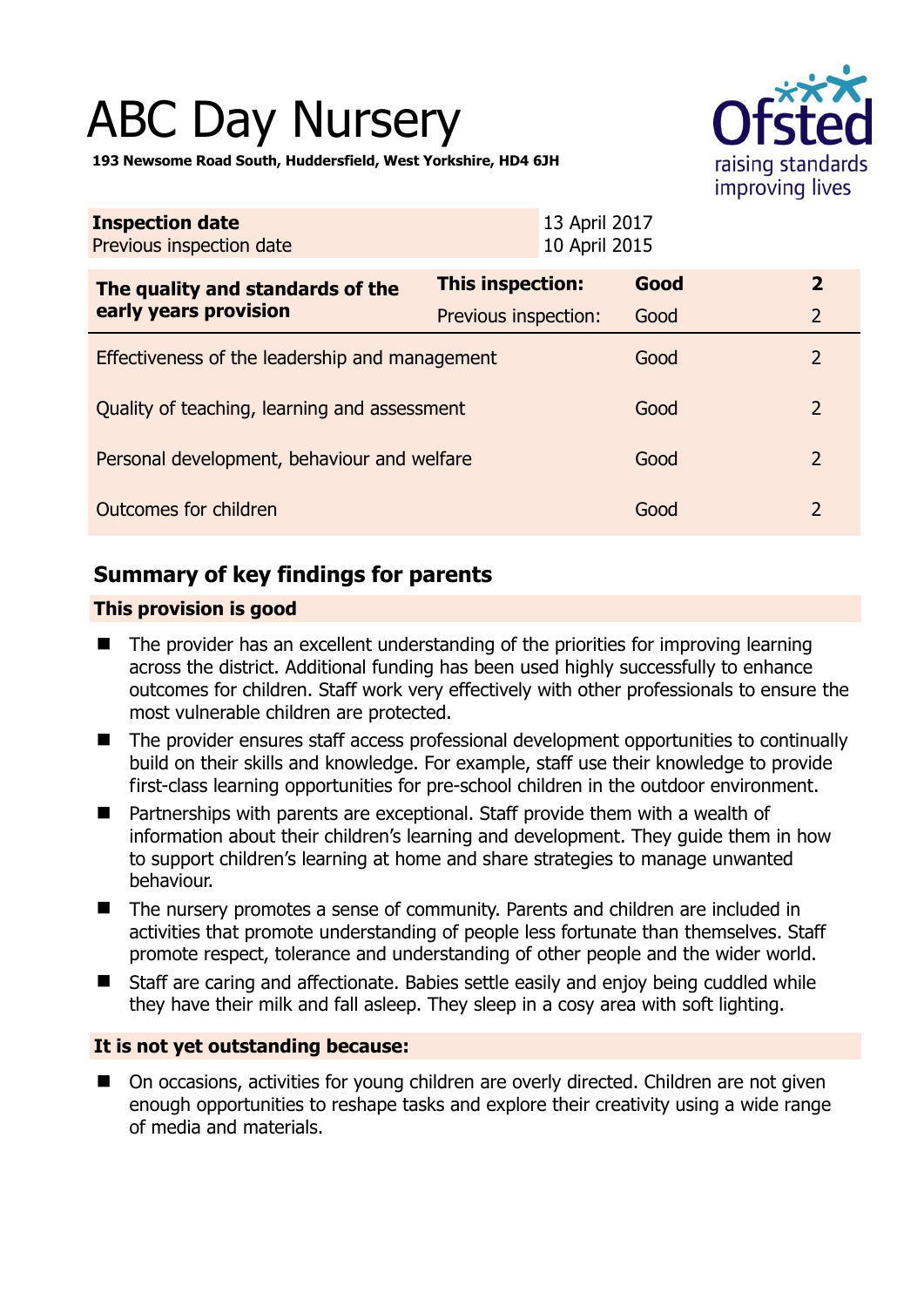# **What the setting needs to do to improve further**

## **To further improve the quality of the early years provision the provider should:**

**P** provide the youngest children with more opportunities to reshape tasks, experiment and be creative with a range of media and materials.

## **Inspection activities**

- The inspector observed activities in both the indoor and outdoor environments.
- The inspector conducted a joint observation with the manager.
- The inspector held meetings with the manager and provider and spoke with children and staff throughout the inspection.
- The inspector discussed the quality improvement plan. She took into account the views of parents spoken to on the day.
- The inspector checked evidence of the suitability and qualifications of staff working with children.

## **Inspector**

Nicola Dickinson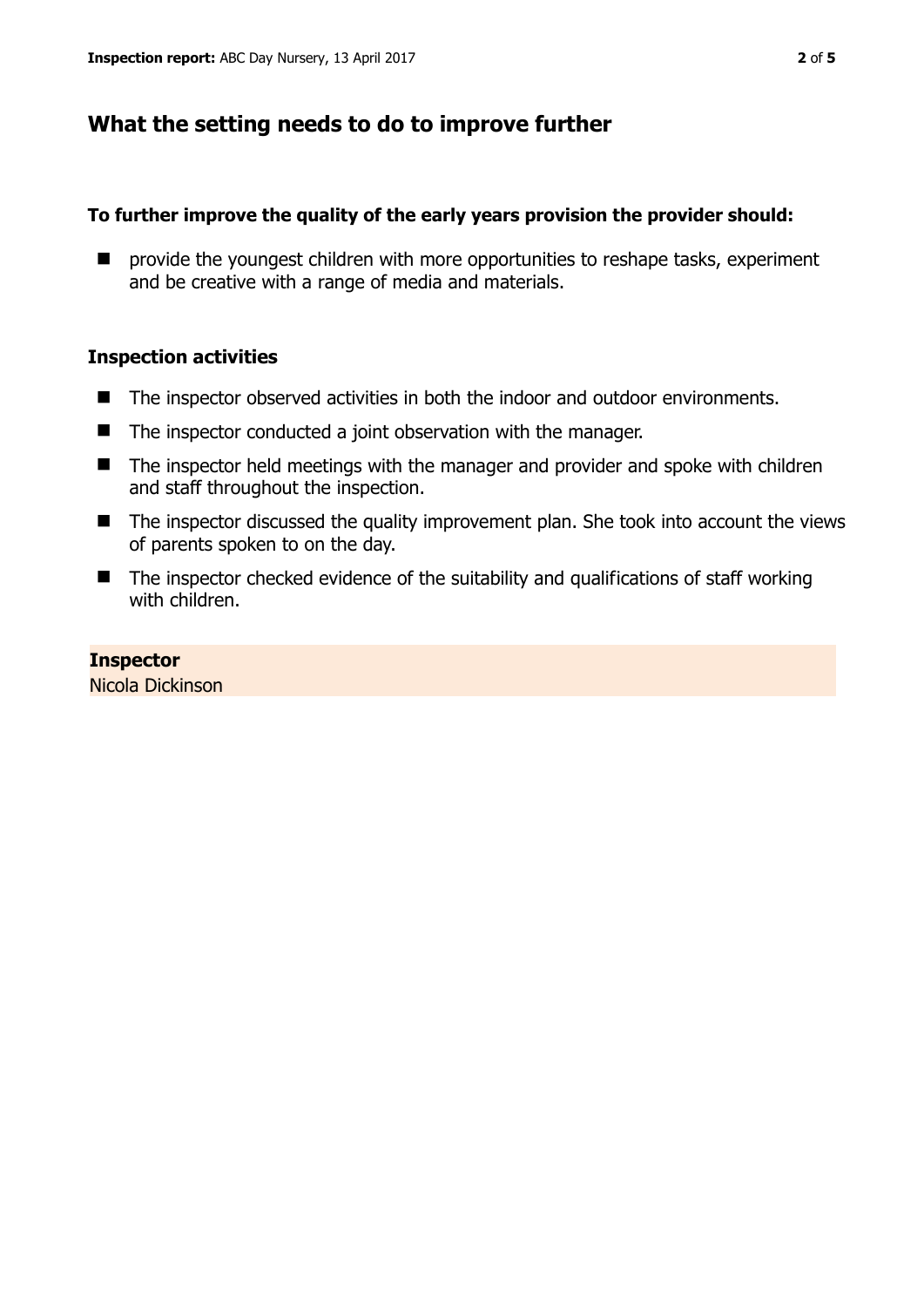# **Inspection findings**

## **Effectiveness of the leadership and management is good**

Safeguarding is effective. The well-qualified staff team is deployed well to ensure all children are appropriately supervised and kept safe. Procedures for dealing with accidents and administering first aid are implemented successfully. Risk assessments are implemented effectively to help ensure the environment is safe for children to play. Staff have a thorough understanding of current child protection issues and the procedures to follow should they have a concern about an adult or a child. Rigorous recruitment and induction procedures are used to check that staff are suitable and understand their role. Ongoing mentoring and coaching helps all staff to build on their skills. Robust assessment of children's progress identifies any gaps in teaching or learning. The provider works with all service users to review practice. Their views are used to make positive changes, such as improving the pre-school children's outdoor area.

## **Quality of teaching, learning and assessment is good**

Staff skilfully use children's home languages to support those who speak English as an additional language. They use props and pictures to promote their understanding. As a result, gaps in children's learning quickly close. Older children enjoy a highly stimulating and varied curriculum that promotes their swift progress in all areas. They are well equipped with the skills they need for their move on to school. Staff teach children to listen to others and take turns in speaking. They introduce mathematics throughout children's play. Staff help children to make connections in their learning. For example, children monitor the life cycle of butterflies and frogs, linking this to the stories they have read. Staff encourage parents to borrow books from the nursery library to read with their children at home. The youngest children develop their physical skills. They use push-along toys to support early walking. They learn to climb, slide and balance. Children experiment with sound. For example, they make noises through a plastic tube.

## **Personal development, behaviour and welfare are good**

Parents comment that the staff are always, 'Happy and smiley'. Staff explain to them what they are teaching children and why. They prepare children well for change, such as their move on to school or the arrival of a new sibling. Children develop good social skills and quickly start to build friendships. The nursery chef offers a wide range of healthy foods, catering for all children's dietary needs. Children learn to manage risks during their play. Staff fully promote their developing independence in personal care routines. The nursery provides parents with information about reducing the use of dummies.

## **Outcomes for children are good**

The number of children who are making better than good progress from their starting points is steadily increasing. Half of all pre-school children are exceeding their expected targets in mathematics. Children become confident individuals and successful learners. They practise early writing skills. For example, children use pens and clipboards to record their findings in the nursery garden.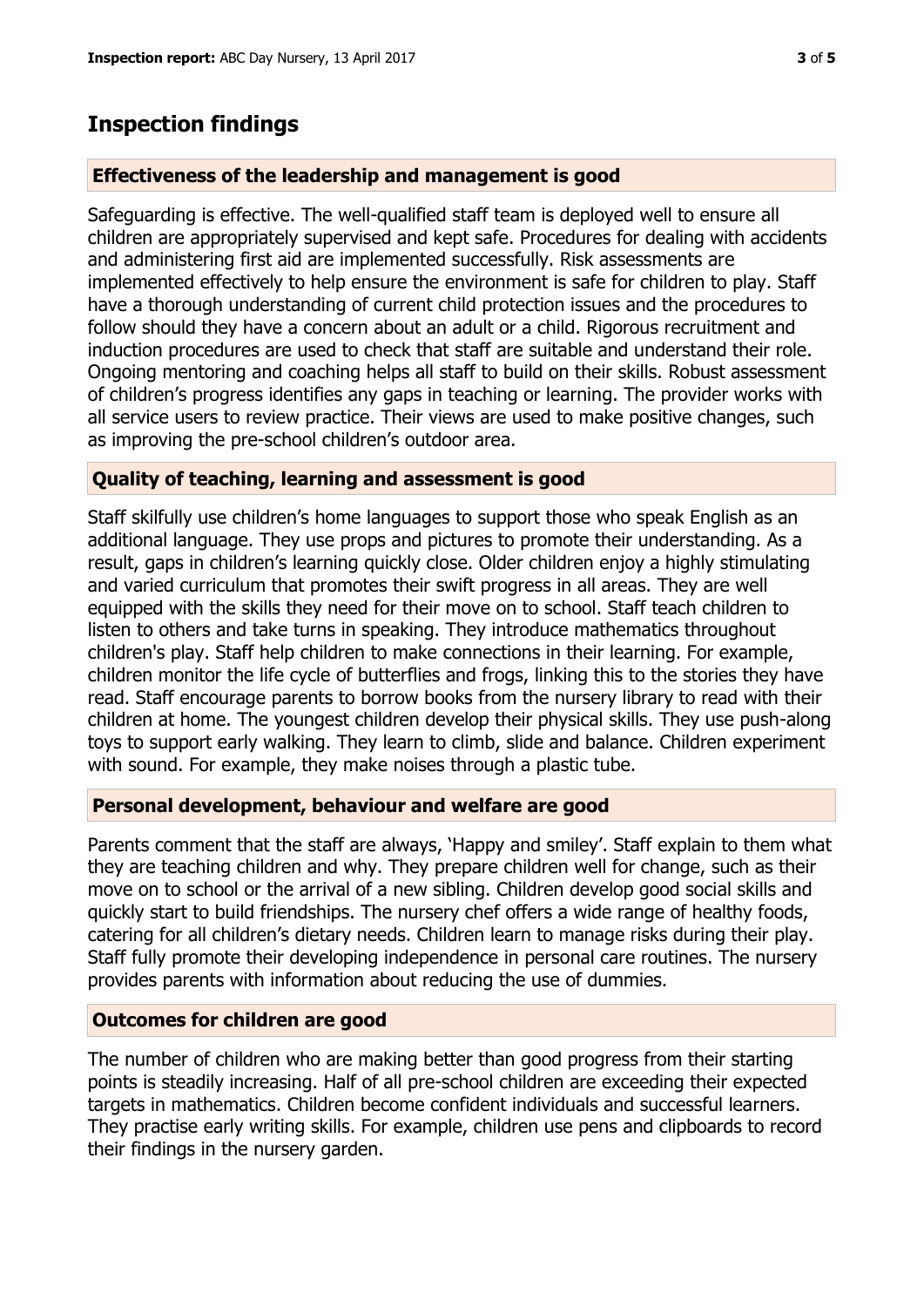# **Setting details**

| Unique reference number                             | EY216465                                                                             |  |
|-----------------------------------------------------|--------------------------------------------------------------------------------------|--|
| <b>Local authority</b>                              | <b>Kirklees</b>                                                                      |  |
| <b>Inspection number</b>                            | 1091316                                                                              |  |
| <b>Type of provision</b>                            | Full-time provision                                                                  |  |
| Day care type                                       | Childcare - Non-Domestic                                                             |  |
| <b>Registers</b>                                    | Early Years Register, Compulsory Childcare<br>Register, Voluntary Childcare Register |  |
| Age range of children                               | $0 - 5$                                                                              |  |
| <b>Total number of places</b>                       | 50                                                                                   |  |
| Number of children on roll                          | 104                                                                                  |  |
| <b>Name of registered person</b>                    | ABC Children's Day Nursery Limited                                                   |  |
| <b>Registered person unique</b><br>reference number | RP905702                                                                             |  |
| <b>Date of previous inspection</b>                  | 10 April 2015                                                                        |  |
| <b>Telephone number</b>                             | 01484 429222                                                                         |  |

ABC Day Nursery was registered in 2002. The nursery employs 18 members of childcare staff. Of these, 17 hold appropriate early years qualifications at level 2 or above, including two with early years professional status. The nursery opens from Monday to Friday all year round. Sessions are from 8am until 6pm. The nursery provides funded early education for two-, three- and four-year-old children.

This inspection was carried out by Ofsted under sections 49 and 50 of the Childcare Act 2006 on the quality and standards of provision that is registered on the Early Years Register. The registered person must ensure that this provision complies with the statutory framework for children's learning, development and care, known as the early years foundation stage.

Any complaints about the inspection or the report should be made following the procedures set out in the guidance 'Complaints procedure: raising concerns and making complaints about Ofsted', which is available from Ofsted's website: www.gov.uk/government/organisations/ofsted. If you would like Ofsted to send you a copy of the guidance, please telephone 0300 123 4234, or email enquiries@ofsted.gov.uk.